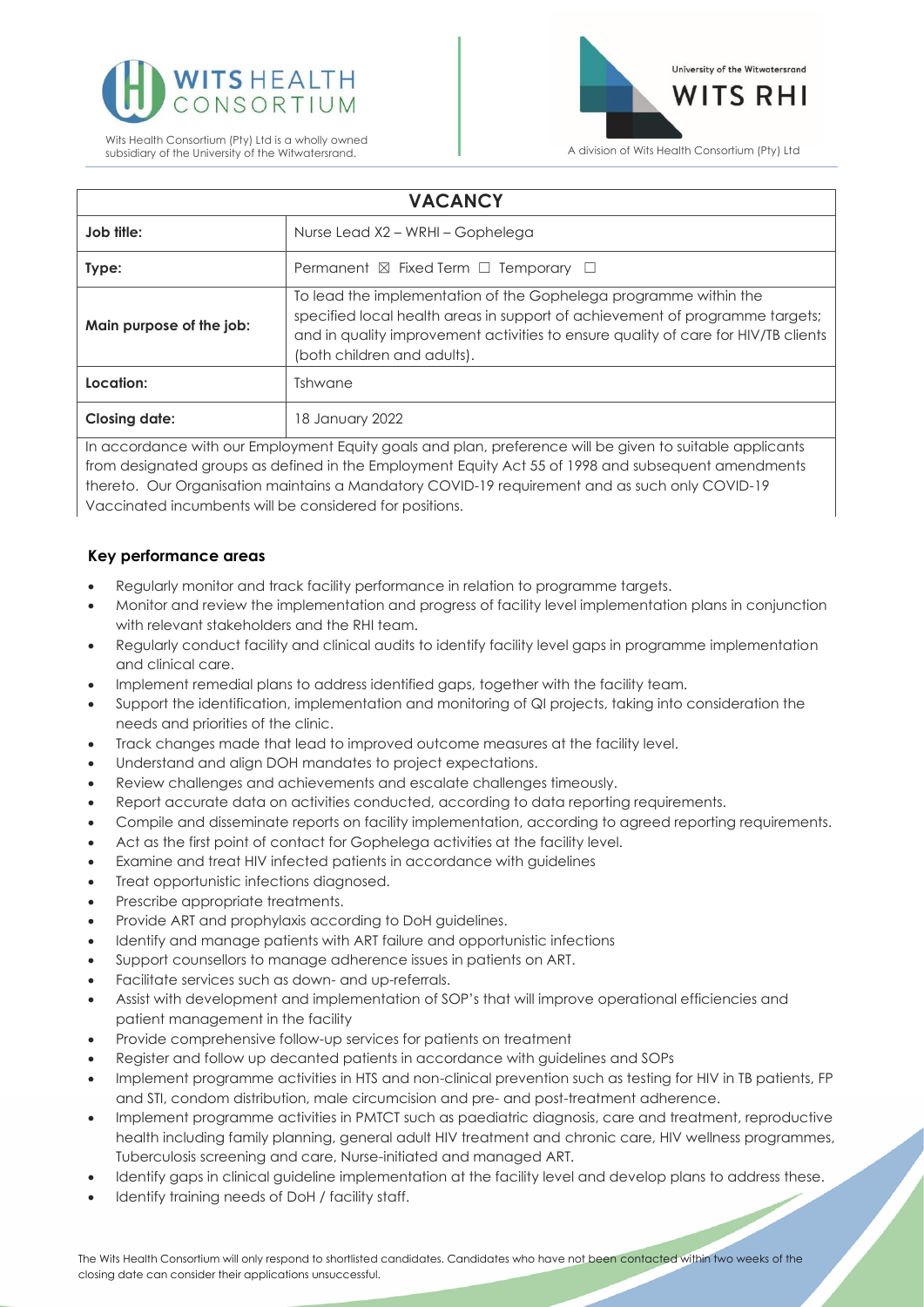



Wits Health Consortium (Pty) Ltd is a wholly owned

- Address training needs in collaboration with DOH and Wits RHI counterparts
- Support the implementation of clinical guidelines at the facility level through on-site mentoring support and contribute to achievement of priority programmes targets.
- Support the provision of classroom / off site training and on the job training to ensure skills transfer and competency
- Support the implementation of 95-95-95 strategies to ensure clinicians are competent to initiate ART, manage and monitor viral suppression and retention in care for patients on ART/TB, including adherence support strategies and identification and management or referral of patients for advanced clinical care and failing treatment.
- Supervise and manage line reports in keeping with Wits RHI policies and procedures
- Attend to all staffing requirements and administration.
- Supervise and manage the duties of subordinates to ensure optimal staff utilisation and maintenance of sound labour relations.
- Perform and facilitate performance development and assessments.
- Identify substandard performance by team members and take necessary corrective action.
- Coach and train subordinates and team members to ensure the acquisition of knowledge and skills required by the organisation.
- Identify training gaps at facilities and arrange with the training department the necessary trainings
- Facilitate skills transfer from programme staff to DOH counterparts.
- Promote harmony, teamwork and sharing of information.
- Take ownership and accountability for tasks and demonstrates effective self-management.
- Follow through to ensure that quality and productivity standards of own work are consistently and accurately maintained.
- Maintain a positive attitude and respond openly to feedback.
- Take ownership for driving own career development by participating in ongoing training and development activities such as conferences, workshops etc.

# **Required minimum education and training**

• Relevant Nursing diploma or equivalent.

### **Desirable additional education, work experience and personal abilities**

- Certification/experience in HIV management, training and mentoring.
- Sound technical knowledge of PMTCT, Adult HIV, TB-HIV integration and adherence, paediatric treatment and care, decanting strategies including referral networks.
- Knowledge of National, Provincial and District health structures.
- Experience working in a donor funded organization / NGO or project-based environment.
- Knowledge of clinical systems and data management.
- Exceptional organizational and administrative skills together with knowledge of Microsoft Office.
- Ordered and systematic in approach to tasks.
- Attention to detail.
- Pro-active, able to exercise discretion and independent decision-making.
- Able to prioritize own workload and work towards deadlines.
- Self -motivated, able to work independently and work as part of a multidisciplinary team.
- Able to speak other local African languages.

### **Required minimum work experience**

• Minimum 5 years' experience in public health and NiMART certificate.

### **Demands of the job**

- May be required to travel.
- Must be contactable after working hours.